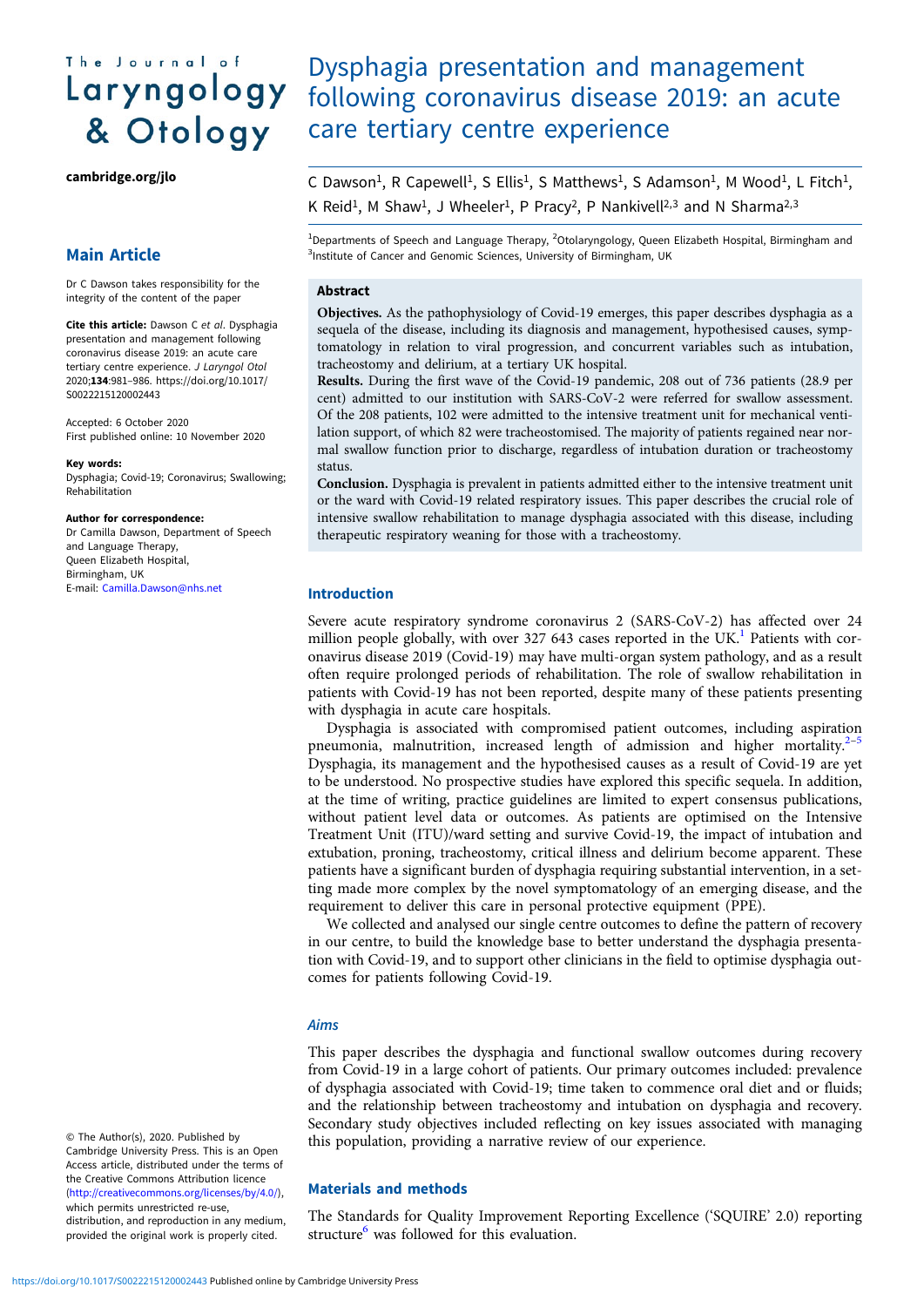#### Ethical approval

This study was a prospective service evaluation using anonymised routinely collected data. As per the UK Research and Innovation and Health Research Authority decision tool,<sup>[7](#page-5-0)</sup> ethical approval was not required. Data are available only on request because of privacy and ethical restrictions.

#### Setting and patient selection

All patients admitted to the Queen Elizabeth Hospital Birmingham with SARS-CoV-2 referred to the Speech and Language Therapy (SLT) team between 21/3/2020 until 21/5/ 2020 as a result of clinical signs of dysphagia identified by staff members were included. These included, but were not limited to, coughing during or after swallow, pain or difficulty swallowing, reduced oral intake, or presumed aspiration events following chest x-ray. All data were recorded contemporaneously on to the hospital electronic systems and then retrospectively analysed. SARS-CoV-2 positivity was confirmed by real-time reverse transcription (rtPCR) nasopharyngeal swab assay or non-directed bronchial lavage/aspirate.

#### Swallow assessment and therapy protocol

During the Covid-19 pandemic, national and international institutions advised against the use of nasendoscopy given its potential stimulus as an aerosol-generating procedure  $(AGP)$ .<sup>[8](#page-5-0)</sup> As such, only specific patients with complex presentations including pervasive voice change and dysphagia that showed no sign of improvement with compensatory techniques underwent fibre optic endoscopic evaluation of swallow (FEES). In place of nasendoscopy, an institution-specific standardised protocol of clinical bedside and perceptual skills was used to assess swallow, and the findings were documented by the speech and language therapy team. Full PPE (including gown, visor, gloves and filtering facepiece code 3 (FFP3) mask) was worn during dysphagia assessments. In order to reduce the risk of secondary bacterial chest infections due to aspiration post-Covid-19, intensive rehabilitation strategies were utilised to avoid further chest compromise.

#### **Assessment**

Face-to-face swallow assessment included oro-motor examination to explore motor function (strength, speed and range of movement) of intra-oral musculature, including cranial nerve examination. Voice quality was also assessed but the data are not reported here. The International Dysphagia Diet Standardisation Initiative<sup>9</sup> was used to describe the level of food or fluid used during the assessment of swallow [\(Table 1](#page-2-0)). Observation of the patient swallowing, perceptual analysis of any overt clinical signs of dysphagia and use of laryngeal palpation were optional for therapists involved in care.

#### Therapy intervention

For patients presenting with signs of distress or difficulty managing increasing textures of diet complexity, therapy and compensation strategies included: exercise prescription, postural adaptations, practice swallows, augmentation of texture or complexity of diet and or fluid if required, portion volume control, adaptations to environmental factors (such as feeding

support for patients with upper limb weakness), and reducing distractions. This was undertaken in a multidisciplinary context, with dietetic, physiotherapy and occupational therapy teams working collaboratively to titrate nasogastric tube feeding and oral intake, optimise respiratory status, and manage positioning for assessment and meal times.

#### **Outcomes**

Principle outcome measures were: length of stay on the ITU, timing of speech and language therapy assessment, timing of oral intake commencement, and swallow competence at various timepoints.

#### **Statistics**

Data were analysed using IBM SPSS Statistics® software (version 26). The distribution of continuous variables was tested using the one-sample Kolmogorov–Smirnov test. If normal distribution was shown, variables were presented as mean (standard deviation (SD)). Means of two continuous, normally distributed variables were compared using the independent samples student's t-test. Frequencies of categorical variables were compared using the chi-square test. A  $p$ -value of less than 0.05 was considered significant. Pearson's correlation was used to assess significance between paired, continuous variables.

#### Results

During the first surge of Covid-19 (March to May 2020), approximately 1700 patients were admitted to the Queen Elizabeth Hospital, Birmingham, UK, following a positive test, of which 720 were admitted for over 3 days. Within this group, 204 out of 720 (28.3%) were admitted to the ITU for ventilatory support. In total, 208 out of 720 (28.9%) patients were referred to the speech and language therapy team, which included 102 of the 204 (50%) of the ITU cohort. Tracheostomy was performed in 82 (80%) of the ITU group referred to the speech and language therapy team, with the rest being primarily extubated. Mean patient age was 67.6  $(SD = 17.6)$  years.

#### Referral and initial assessment

All patients were assessed by the speech and language therapy team within 24 hours of a referral as part of our 7-day service. Mean (SD) time to referral was 7 (11.4) days after admission for patients managed solely on the ward. Within the ITU endotracheal tube cohort, mean (SD) time to referral to the speech and language therapy team was: 3 (1.6) days following extubation, 11 (5.3) days from date of tracheostomy for patients with a tracheostomy and 10 (5.2) days from the date of sedation being discontinued.

The main presenting features were: delirium – hyperactive or hypoactive presentation; laryngeal compromise – vocal cord not fold palsy and or laryngeal oedema; respiratory swallow co-ordination challenge; burden of secretions and constant expectoration; and fatigue.

Of the patients who were initially assessed on the ITU, 33% (19 out of 58) started on an augmented diet or fluid, and 67% (39 out of 58) were recommended to be nil by mouth. Only one patient was able to manage a level 7 (regular or easy to chew) diet at initial assessment on the ITU. For ward patients,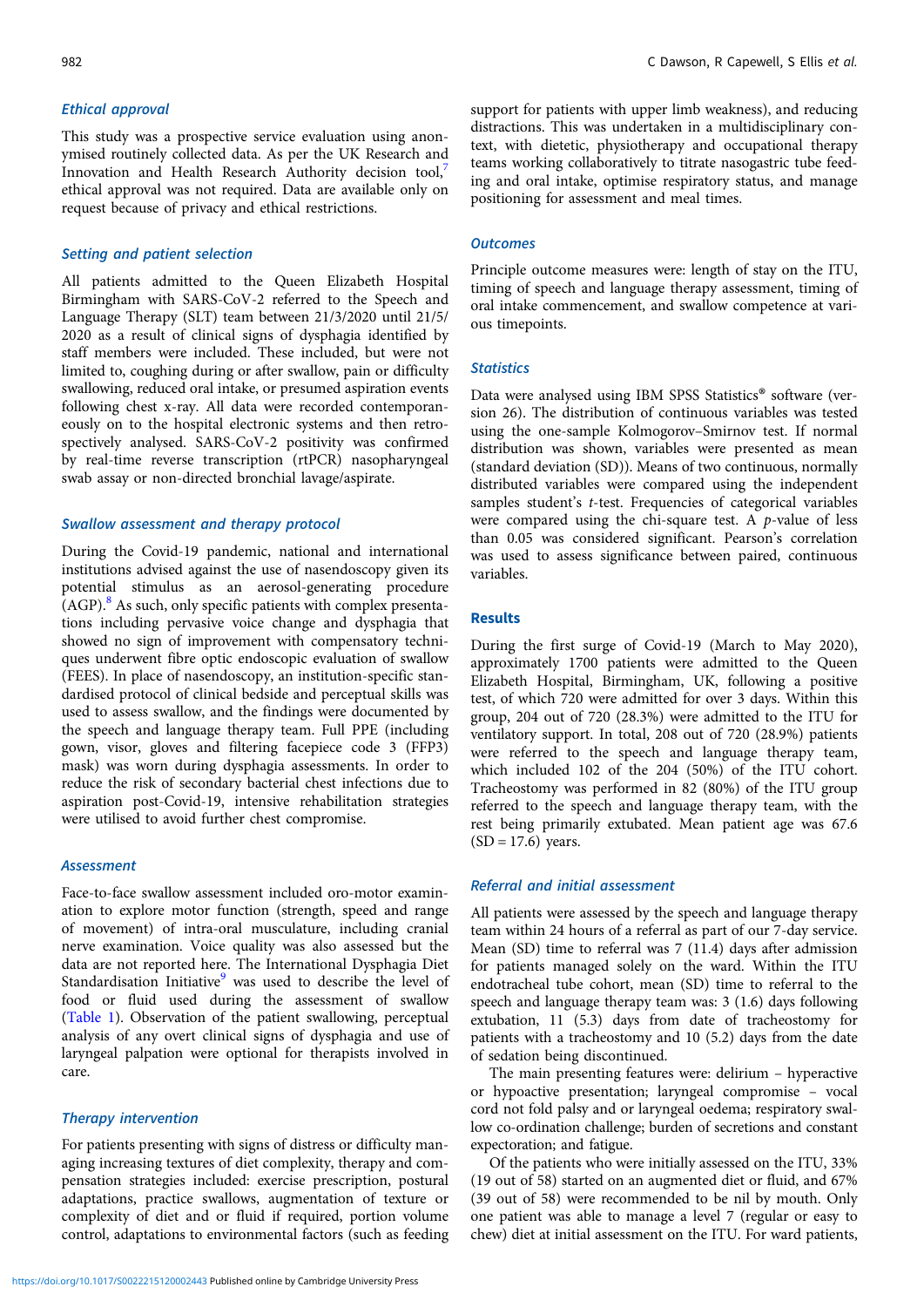<span id="page-2-0"></span>Table 1. International Dysphagia Diet Standardisation Initiative levels of food and fluid intake for patients with dysphagia

| Level of<br>fluid  | Description         | Level of<br>diet | Description                |
|--------------------|---------------------|------------------|----------------------------|
| <b>NBM</b>         |                     | <b>NBM</b>       |                            |
| Level 0            | Thin fluid          |                  |                            |
| Level 1            | Slightly thick      |                  |                            |
| Level <sub>2</sub> | Mildly thick        |                  |                            |
| Level 3            | Moderately<br>thick | Level 3          | Liquidised                 |
| Level 4            | Extremely<br>thick  | Level 4          | Pureed                     |
|                    |                     | Level 5          | Minced & moist             |
|                    |                     | Level 6          | Soft & bite-sized          |
|                    |                     | Level 7          | Regular or easy to<br>chew |

NBM = nil by mouth

22% (23 out of 106) were recommended to be nil by mouth at initial assessment; however, 29% (31 out of 106) were able to be immediately placed on a level 7 diet. Of the patients surviving to begin oral intake  $(n = 193)$ , 20% and 76% began with altered fluids and diet, respectively. ITU patients with a tracheostomy were more likely to begin an altered diet (Table 2) than those without (87% *vs* 59%,  $p = 0.003$ ).

For the majority of patients, dysphagia was complicated by: delirium, the use of sedation, frequent expectoration of highvolume secretions and significant fatigue. Holistic symptom burden influenced dysphagia clinical decision-making and oral intake guidance as much as overt symptoms of dysphagia did, specifically regarding recommendations to remain nil by mouth, which was frequently reviewed in the early phase assessment. A subset of five patients presented with vocal cord not fold palsies, confirmed on nasendoscopy.

#### Oral intake commencement

Mean (SD) time to starting oral intake from extubation for the endotracheal tube only group was 5.3 (2.3) days. For patients with a tracheostomy, mean (SD) time to starting oral intake from the date of tracheostomy insertion was 14.8 (6.6) days, and from the cessation of sedation it was 13.0 (6.0) days. Mean (SD) time from intubation to commencing oral intake was longer for the tracheostomy group than the endotracheal tube group  $(28.0 \ (8.5)$  days  $\nu s$  15.8  $(6.2)$  days, respectively;  $p < 0.001$ ).

There was a significant positive correlation between the number of days a patient was intubated and the number of days from intubation to commencing oral intake for both the endotracheal tube group ( $R^2 = 0.84$ ,  $p < 0.01$ ; [Figure 1a\)](#page-3-0) and the tracheostomy group ( $R^2 = 0.31$ ,  $p < 0.01$ ; [Figure 1b](#page-3-0)). The mean time from extubation to oral intake (5.2 (2.3) days) or tracheostomy insertion to oral intake (14.7 (6.5) days) was not associated with intubation duration for either the endotracheal tube patients ( $R^2 = 0.01$ ,  $p = 0.63$ ; [Figure 1c\)](#page-3-0) or the tracheostomy patients  $(R^2 = 0.01, p = 0.44;$  [Figure 1d](#page-3-0)). For patients who underwent tracheostomy, mean time to starting oral intake after stopping sedation was 13.0 (6.0) days; there was no correlation between the number of days on sedation (15.2 (5.2) days) and the period of time from stopping sedation to starting oral intake ( $R^2 = 0.00$ ,  $p = 0.58$ ) ([Figure 1e](#page-3-0)).

| Patient group     | Patients commencing<br>altered fluids $(\% (n))$ | Patients commencing<br>altered diet $(\% (n))$ |
|-------------------|--------------------------------------------------|------------------------------------------------|
| All patients      | 21 (39/193)                                      | 76 (145/193)                                   |
| Ward cohort       | 36 (33/93)                                       | 70 (65/92)                                     |
| <b>ITU</b> cohort | 7(7/100)                                         | 81 (81/100)                                    |
| ETT alone         | 18 (4/22)                                        | 59 (13/22)                                     |
| Tracheostomy      | 4(3/78)                                          | 87 (68/78)                                     |

Table 2. Patients recommended for altered diet and fluids on commencement

ITU = intensive treatment unit; ETT = endotracheal tube

During this period, patients received swallow therapy and targeted rehabilitation to improve swallow competence.

#### Progression through therapy

of oral intake

The degree of altered diet recommendations for patients at each stage is shown in [Figure 2.](#page-4-0) This demonstrates a progressive and linear improvement for the cohort from the ITU to discharge from the speech and language therapy team.

One patient remained nil by mouth because of neurological compromise, another two because of pervasive laryngeal issues; the remaining patients were still receiving therapy. For surviving patients managed only at ward level, 47% (21 out of 45) and 63% (28 out of 45) tolerated level 7 (regular or easy to chew) and level 6/7 (soft and bite-sized to regular) diets respectively at discharge from our acute care speech and language therapy team; many were transferred to community rehabilitation beds before they had finished speech and language therapy swallow rehabilitation. No patients were readmitted or presented with new aspiration pneumonia following discharge.

On average, the speech and language therapy team provided clinical interventions to patients for 8.6 days. This increased to 11.3 days for those who underwent endotracheal tube intubation alone, and was highest for those who had a tracheostomy (12.9 days,  $p = 0.002$ ; average 5.3 sessions,  $p =$ 0.02); ITU patients as a whole required more input than ward patients ( $p < 0.001$ ) ([Table 3](#page-4-0)). These data do not include multidisciplinary team (MDT) discussion or bedside consultations without direct therapy, which was a continuous ongoing process for all patients.

#### **Discussion**

This paper describes the swallow outcomes for the largest published cohort of patients diagnosed with Covid-19. These patients had a high prevalence of dysphagia, of almost 30%, requiring significant therapeutic intervention. In our experience, with targeted therapy most patients will return to their baseline swallow function before discharge from hospital.

Patients presented with multi-factorial dysphagia, and whilst similar patterns of clinical presentation such as oral phase dysphagia were identified, each individual had a different hierarchy of clinical issues. These features individually or concurrently impacted on swallow competence, and required targeted rehabilitation from the speech and language therapy team. Most patients required modified diets to manage oral phase dysphagia, with some requiring a short period of thickened fluids to support oral control due to fatigue, delirium and poor lip closure. Thickener is not frequently used in our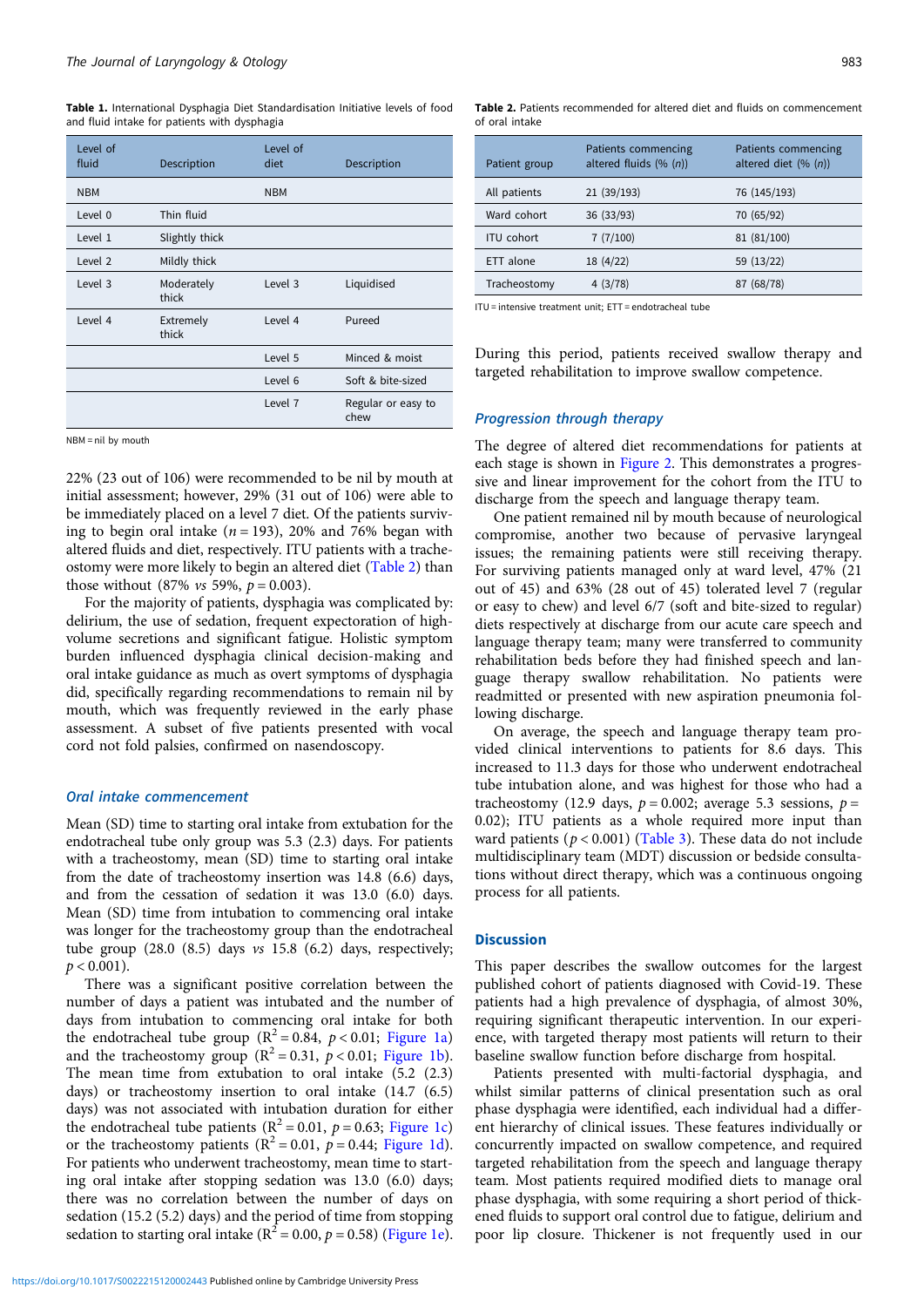<span id="page-3-0"></span>

Fig. 1. There was a positive correlation between the number of days a patient was intubated and the number of days from intubation to commencing oral intake for both (a) the endotracheal tube group ( $R^2 = 0.84$ ,  $p < 0.01$ ) and (b) the tracheostomy group ( $R^2 = 0.31$ ,  $p < 0.01$ ). The mean (standard deviation) time from extubation to oral intake (5.2 (2.3) days) or tracheostomy insertion to oral intake (14.7 (6.5) days) was not associated with duration of intubation for either (c) the endotracheal tube group ( $R^2 = 0.01$ ,  $p = 0.63$ ) or (d) the tracheostomy group ( $R^2 = 0.01$ ,  $p = 0.44$ ). (e) For the tracheostomy group, there was no correlation between the number of days on sedation and the period of time from stopping sedation to starting oral intake ( $R^2$  = 0.00,  $p$  = 0.58).

institution, with postural advice and exercise therapy being preferred; however, fluid thickened to a level 1 (slightly thick) consistency was effective for a small group of patients for a limited time as oral intake was reinitiated.

Patients with a tracheostomy required a greater total number of therapy sessions with the speech and language therapy team than patients who were admitted to the ward without an ITU stay. There was no correlation between duration of intubation and the length of time needed to commence oral intake after extubation or decannulation. This highlights the importance of targeted and sustained swallow therapy for patients post-extubation, suggesting that, with optimal rehabilitation, most patients can regain near normal swallow function prior to discharge in this context. This requires investment in appropriately skilled and resourced speech and language therapy teams.

Patients presenting with dysphagia post-tracheostomy required intensive therapy to support weaning to decannulation. This took place in a designated Covid-19 AGP ITU, ward, bay or side room, and staff wore appropriate PPE. Where clinically indicated, a number of measures were employed (cuff deflation, use of fenestrated inner tubes, downsizing of tracheostomy tubes, and use of speaking valves, to support laryngeal function or sensation, and to enhance expectoration), which some guidelines have advised avoiding to reduce infection potential.<sup>[10](#page-5-0),[11](#page-5-0)</sup> Mucolytics and secretion-drying agents were not used; patients were prescribed saline nebulisers, administered four times a day via the tracheostomy mask, to ensure the secretions remained hydrated. All but one patient who underwent tracheostomy were decannulated at the time of publication. One-third of patients required therapeutic interventions such as tracheostomy tube downsizing with fenestration, to improve laryngeal function.<sup>[12](#page-5-0)</sup>

The psychosocial impact of Covid-19 was significant for patients. Unable to see family members, being treated by teams in full PPE and, for many, experiencing delirium ITU was traumatic.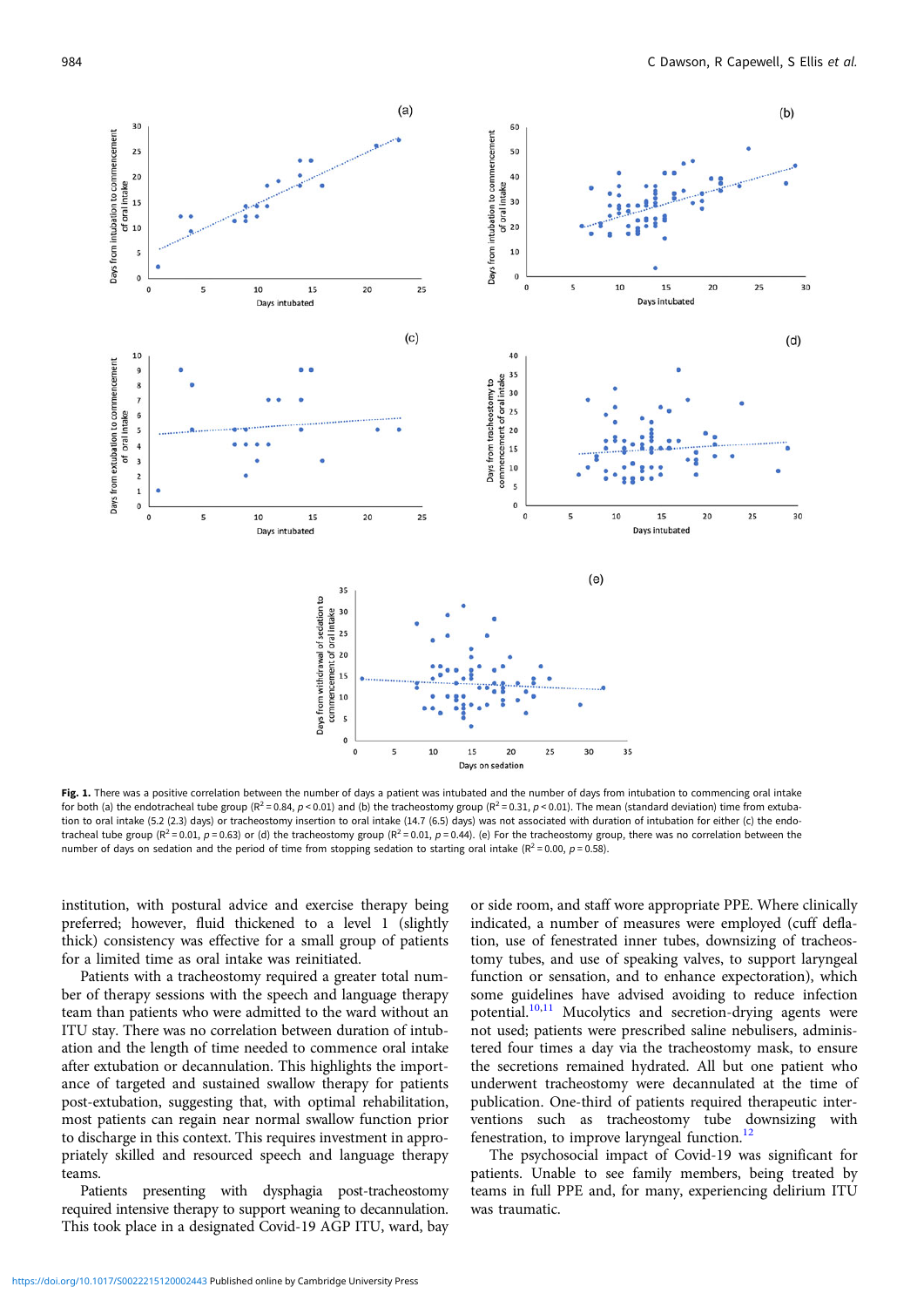<span id="page-4-0"></span>

Fig. 2. The degree of altered diet recommendations for patients at each stage – based on initial assessments on the initial intensive treatment unit (ITU) and on the ward, and assessment at discharge from speech and language therapy (SLT) - for the endotracheal tube (ETT) cohort (a-c respectively), the tracheostomy cohort (d-f respectively) and the ward cohort (g & h respectively). NBM = nil by mouth; L = level of diet (see [Table 1](#page-2-0))

| Patient group     | <b>Total SLT duration</b><br>(mean (SD); days) | SLT sessions per patient<br>(mean $(SD)$ ; n) |
|-------------------|------------------------------------------------|-----------------------------------------------|
| All patients      | 8.6(9.4)                                       | 4(2.8)                                        |
| Ward cohort       | 5.8(7.7)                                       | 3.2(2.6)                                      |
| <b>ITU</b> cohort | 11.3(10.1)                                     | 4.9(2.8)                                      |
| ETT alone         | 5.7(5.8)                                       | 3.7(2.3)                                      |
| Tracheostomy      | 12.9(10.5)                                     | 5.3(2.9)                                      |

Table 3. Degree of SLT input

SLT = speech and language therapy; SD = standard deviation; ITU = intensive treatment unit; ETT = endotracheal tube

People of Black, Asian and minority ethnic groups have a higher mortality rate from Covid-19 than white patients, with greater severity of disease, as reflected by a higher proportion of such patients with confirmed Covid-19 requiring invasive ventilation and other organ support than white patients.<sup>[13](#page-5-0),[14](#page-5-0)</sup> Our tertiary centre is located in Birmingham in the UK, a culturally and ethnically diverse area, with a high rate of admissions to hospital.<sup>[15](#page-5-0)</sup> For some, English was their second or third language, making communication with clinical teams difficult, with no easy access to translating services within infectious areas. We used novel approaches such as smart phones and multilingual staff members to support communication. The first wave of Covid-19 happened during the Islamic holy month of Ramadan, when many patients would have ordinarily been observing prayer and reflection whilst fasting during daylight hours; this made oral diet re-initiation and therapy particularly challenging, highlighting a departure from normal life, family, and their religious and cultural beliefs. Whilst time was pressured, personalised therapeutic space from the MDT was fundamental to holistic recovery.

#### Recommendations

The consensus guidelines that have emerged provide easy access overviews for clinical teams; however, we suggest they are implemented with well-established clinical protocols and experienced clinicians in order to manage dysphagia in this context. We provided intensive therapy for the Covid-19 cohort with high level acuity and clinical needs, presentations of which we had not encountered before in such high numbers. We hypothesise that our positive clinical outcomes were influenced by the intensive swallow rehabilitation and tracheostomy care provided to this complex cohort of patients. We therefore recommend a whole systems approach to managing dysphagia associated with Covid-19, including medical, surgical, nursing, therapy and education teams.

#### **Limitations**

Because of restrictions around AGPs, we could not differentially diagnose dysphagia and aspiration with instrumentation, nor could we examine the upper airway in detail to understand the mechanism of injury. This was a context rather than design limitation. Despite the caution that must be recognised in drawing conclusions from a non-randomised service evaluation, we present our experience in this large cohort and our narrative as a contribution to the literature following the first